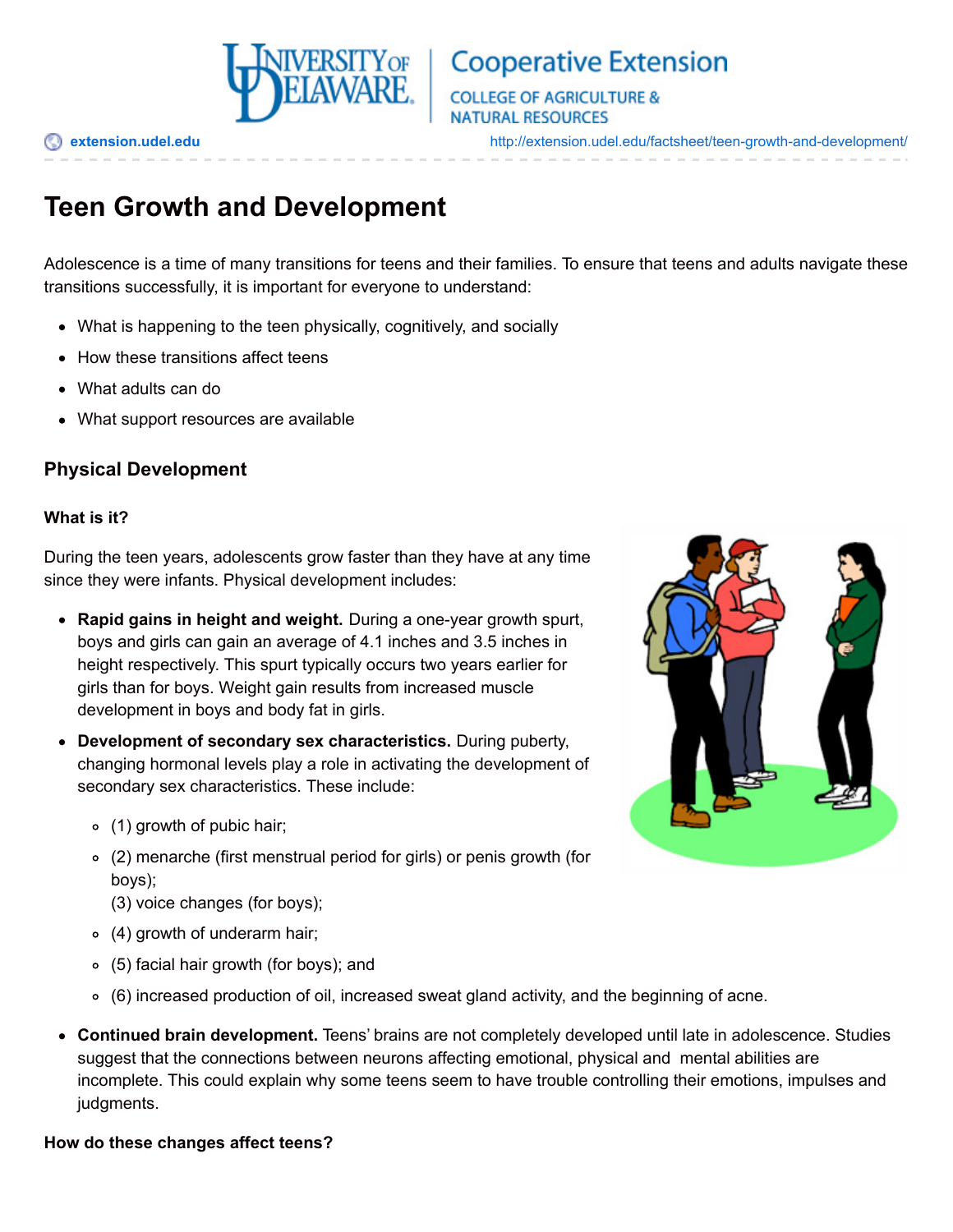- **Teens frequently sleep longer.** Research suggests that teens actually need more sleep to allow their bodies to do the internal work required for such rapid growth. On average, teens need about 9 ½ hours of sleep a night.
- **Teens may be clumsier because of growth spurts.** If it seems to you that teens' bodies are all arms and legs, then you may be right! During this phase of development, body parts don't all grow at the same rate. This can lead to clumsiness as the teen tries to cope with limbs that seem to have grown overnight. Teens can appear gangly and uncoordinated.
- **Teenage girls may become overly sensitive about their weight.** This concern arises because of the rapid weight gain associated with puberty. Sixty percent of adolescent girls report that they are trying to lose weight. A small percentage of adolescent girls (1-3%) become so obsessed with their weight that they develop severe eating disorders such as anorexia nervosa or bulimia. Anorexia nervosa refers to starvation; bulimia refers to binge eating and vomiting.
- **Teens may be concerned because they are not physically developing at the same rate as their peers.** Teens may be more developed than their peers ("early-maturers") or less developed than their peers ("late-maturers"). Being out of developmental "step" with peers is a concern to adolescents because most just want to fit in. Early maturation affects boys and girls differently. Research suggests that early maturing boys tend to be more popular with peers and hold more leadership positions. Adults often assume that early maturing boys are cognitively mature as well. This can lead to overly high expectations about a young person's ability to take on increased responsibility. Because of



- **Teens may feel awkward about demonstrating affection to the opposite sex parent.** As they develop physically, teens are beginning to rethink their interactions with the opposite sex. An adolescent girl who used to hug and kiss her dad when he returned home from work may now shy away. A boy who used to kiss his mother good night may now wave to her on his way to bed.
- **Teens may ask more direct questions about sex.** At this stage, adolescents are trying to figure out their sexual values. Teens often equate intimacy with sex. Rather than exploring a deep emotional attachment first, teens tend to assume that if they engage in the physical act, the emotional attachment will follow. They may want to know how to abstain without becoming embarrassed or how they will know when the time is right. They may also have specific questions about methods of birth control and protection from sexually transmitted diseases.
- **When they are in their rooms, teens may begin to lock their bedroom doors.** Locking doors is a way to establish privacy. As long as teens continue to interact with the family, locked doors are usually nothing to worry about.
- **Teens may not want to be seen with parents in public.** They may ask parents to drop them off a block from their friends' houses or from school.

## **What Can You Do?**

Knowing what changes and behaviors are normal during adolescence can go a long way in helping both teens and



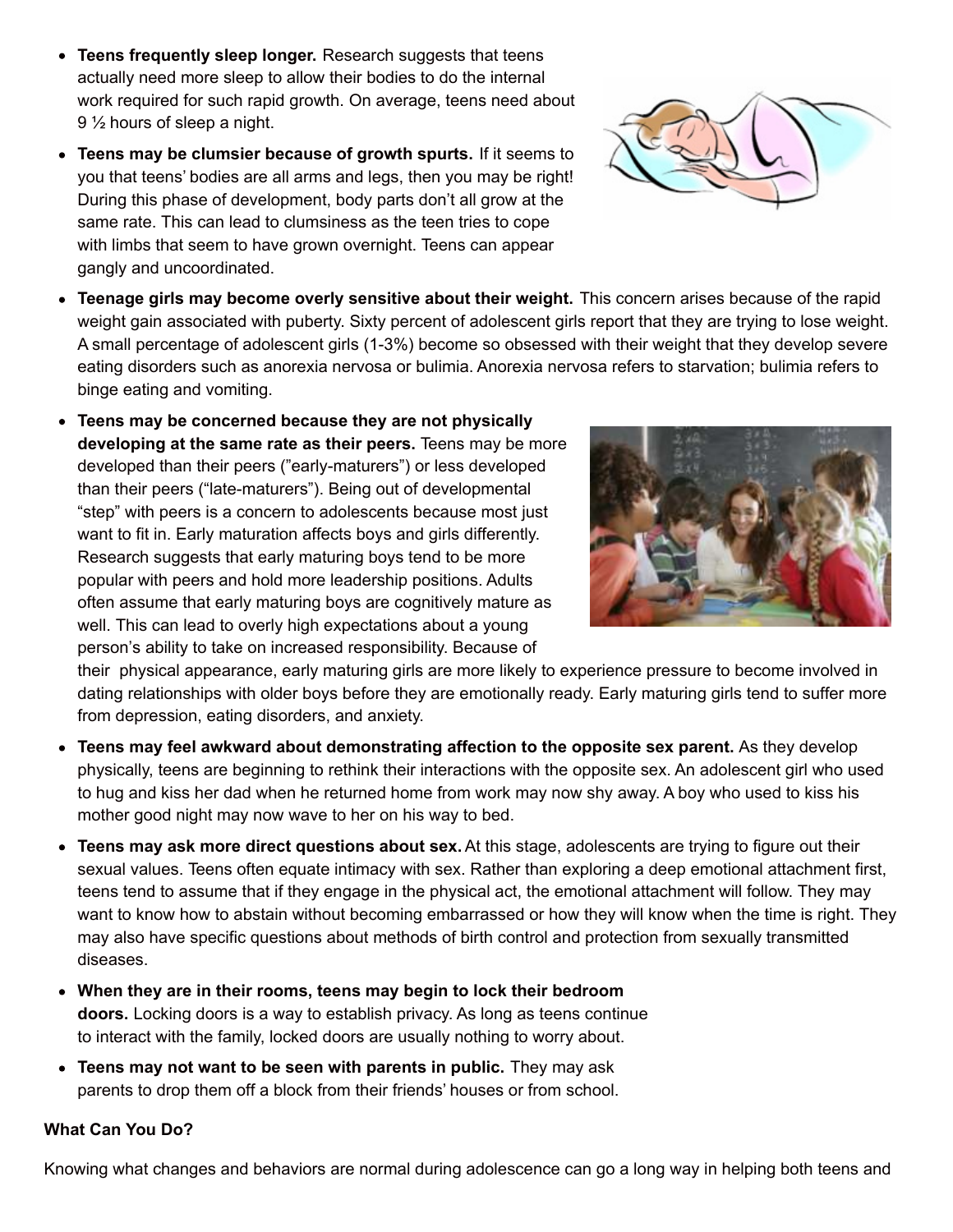adults manage the transition successfully. There are also some specific things adults can do to be supportive:

- **Don't criticize or compare teens to others.** Teens are already acutely self conscious about the way they look. They don't need you to point it out to them.
- **Encourage teens to get enough sleep.** Realize they may need an extra boost in getting out of bed for school. Try to understand when teens want to sleep until noon on Saturday.
- **Encourage and model healthy eating habits.** Keep plenty of nutritious foods in the house. Remember that teens need to take in more calories to fuel their growth. Monitor eating habits accordingly.
- **Encourage and model physical activity.** Exercise will help teens burn excess energy, strengthen developing muscles, — and they will sleep better at night. It may also help teens become more comfortable in their changing bodies.
- **Provide honest answers to teens about sex.** Teens are in search of knowledge. If adults do not provide accurate information, teens are forced to rely on their peers or other potentially inaccurate sources. Unfortunately, incorrect information is often to blame when teens make poor decisions.
- **Be understanding of their need for physical space.** Do not take it personally if your teen is not as physically affectionate as he or she was in the past. Do not force your teen to hug or kiss relatives or family friends. Maintain communication, but respect teens' need to withdraw.
- **Be patient with excessive grooming habits.** Teens often spend large amounts of time grooming themselves and obsessing over skin care products. Often, this behavior merely reflects teens' attempts to maintain some sense of control over their rapidly changing bodies.
- **Continue to provide a structured environment.** Teens should be allowed to have more independence, but not enough to place them in jeopardy. Despite their complaints, teens rely on adults to provide them with the sense of safety and structure they need to deal effectively with all the developmental tasks of adolescence.

Have a good month!

Pat Tanner Nelson, Ed.D. Extension Family & Human Development Specialist [ptnelson@udel.edu](mailto:ptnelson@udel.edu) <http://bit.ly/DEjitp>

Adapted from information prepared by Angela Huebner, Extension Specialist, Family and Child Development, Virginia Tech

Suggested citation: Huebner, A. Teen growth and development in Nelson. P.T. (Ed) (2012) Families Matter! A Series for Parents of School -Age Youth. Newark, DE: Cooperative Extension, University of Delaware.

0712